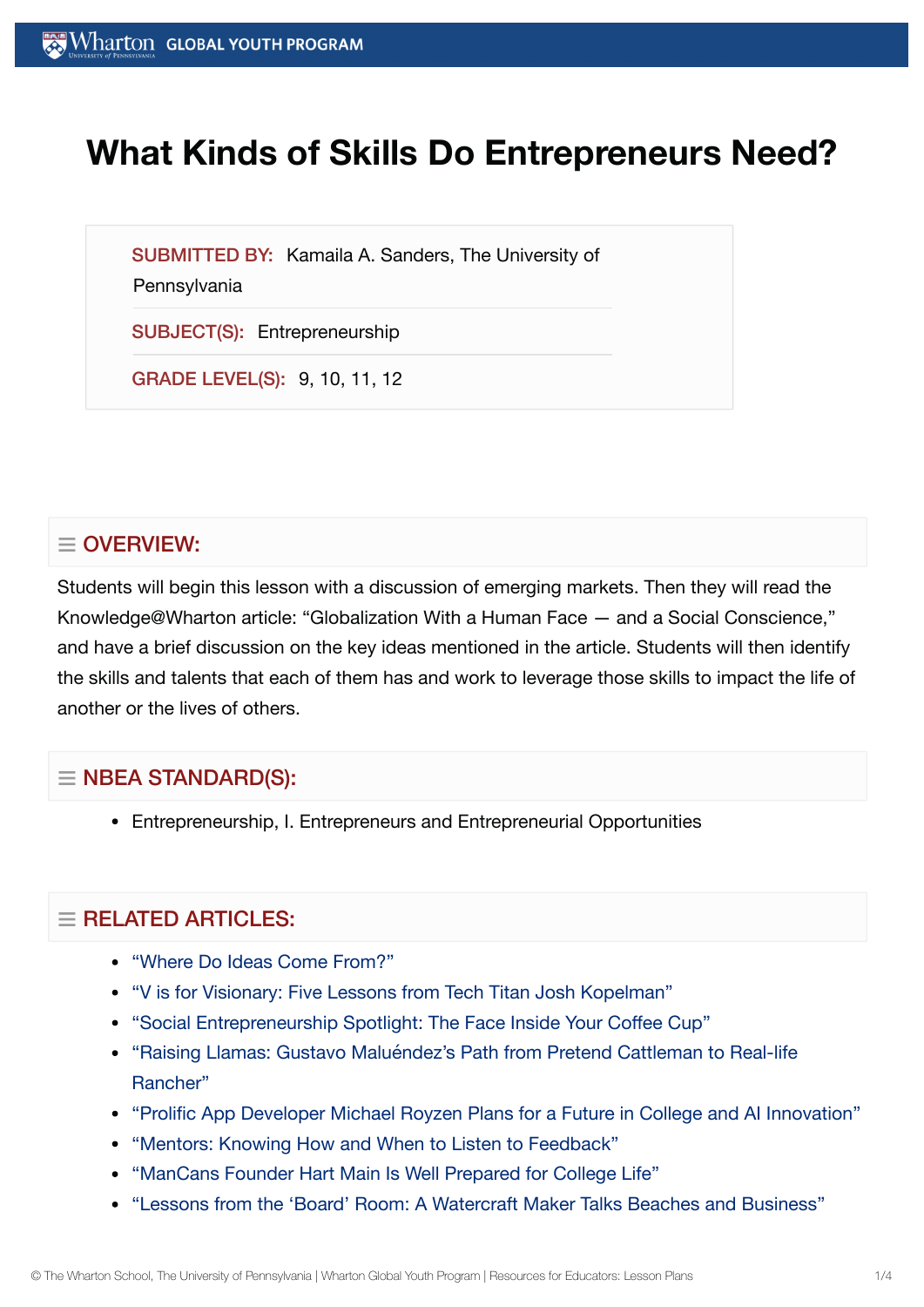## $\sim$  Wharton Global youth program

- "Future of the [Business World:](https://globalyouth.wharton.upenn.edu/articles/cool-sneakers-creative-destruction-with-jiro-noor/) Cool Sneakers and 'Creative Destruction' with Jiro Noor"
- "Former Olympian Benjamin Lewis Is [Revolutionizing](https://globalyouth.wharton.upenn.edu/articles/former-olympian-benjamin-lewis-revolutionizes-animal-testing/) Animal Testing"
- "Exploring Social [Entrepreneurship:](https://globalyouth.wharton.upenn.edu/articles/power-social-entrepreneurship/) 'My Generation Is Full of Activists and Humanitarians'"
- "Educator Toolkit: The [Entrepreneurial](https://globalyouth.wharton.upenn.edu/articles/educator-toolkit-entrepreneurial-mindset/) Mindset"
- "Advice from Aspiring Women [Entrepreneurs with](https://globalyouth.wharton.upenn.edu/articles/advice-aspiring-women-entrepreneurs/) Three Very Different Products"

**Common Core Standard(s):** Vocabulary acquisition and use, comprehension and collaboration.

**Objectives/Purposes:** In this lesson students will gauge how the skills they already possess can be harnessed to create social change.

#### **Knowledge@Wharton Articles:**

- "The New Global Middle Class: [Potentially Profitable](http://knowledge.wharton.upenn.edu/article.cfm?articleid=2011) but Also Unpredictable"
- ["Globalization](http://knowledge.wharton.upenn.edu/article.cfm?articleid=770) With a Human Face and a Social Conscience"

#### **Other Resources/Materials:**

- Blank white paper
- Crayons

### **Activity:**

1. *(13 mins)* Start with a discussion on emerging markets to explain to students what an emerging market is, how they impact the world economy, and which are some of the current emerging markets. One interactive way to do this is by playing this podcast for students:"The New Global Middle Class: Potentially Profitable — but Also Unpredictable."

Takeaways from the podcast include:

A new global middle class is rising up from poverty in emerging economies around the world, providing competition for labor and resources, but also enormous promise for multinationals that tailor products and services for the burgeoning ranks of first-time consumers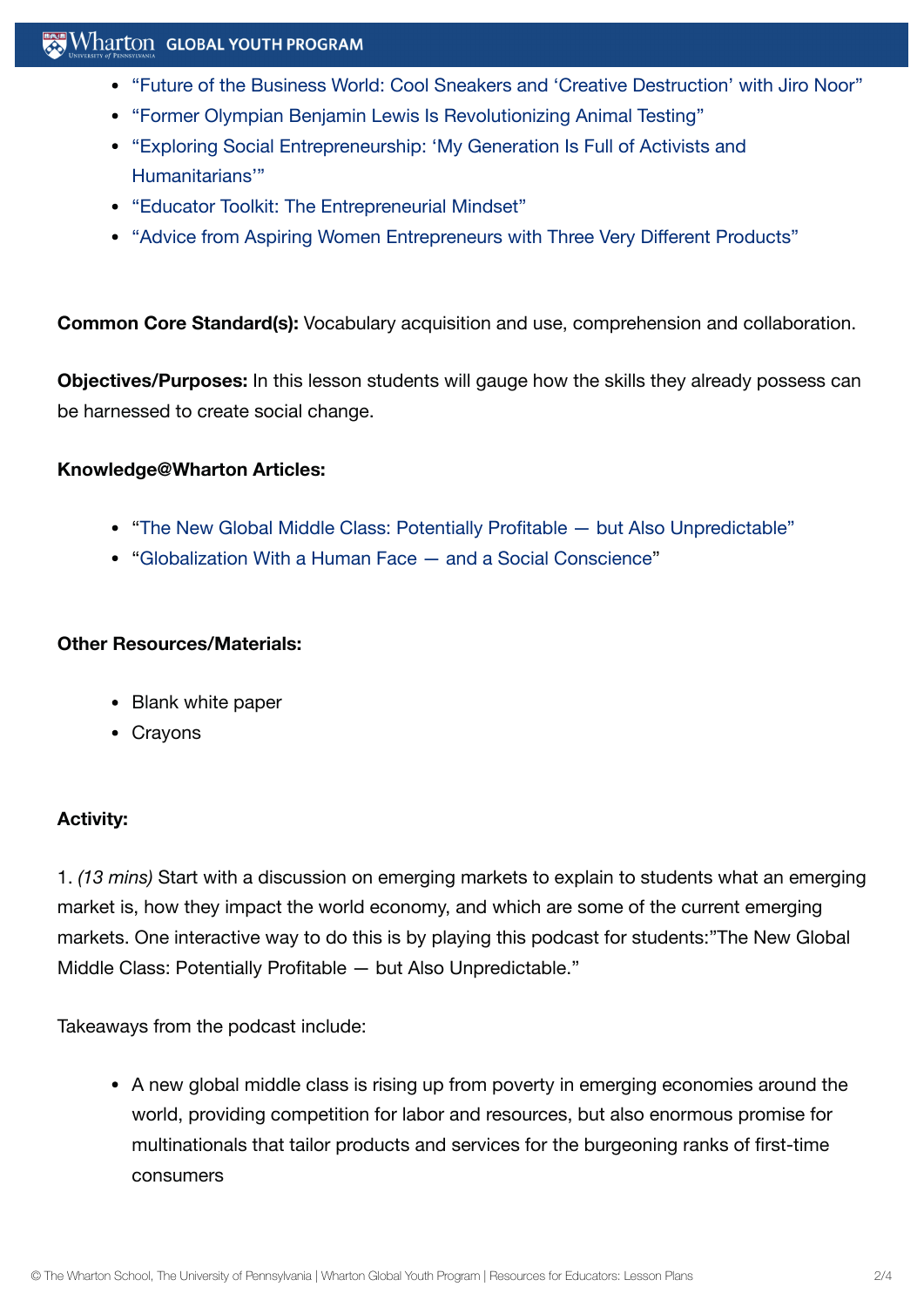## $\mathbb{R}$  Wharton Global Youth Program

- The World Bank estimates that the global middle class is likely to grow from 430 million in 2000 to 1.15 billion in 2030. The bank defines the middle class as earners making between \$10 and \$20 a day — adjusted for local prices — which is roughly the range of average incomes between Brazil (\$10) and Italy (\$20).
- China and India alone will account for two-thirds of the expansion, with China contributing 52% of the increase and India 12%, World Bank research shows.
- The world's middle class has, until recently, been located in "the triad" of Europe, North America and Japan. In the 1970s and 1980s, countries such as South Korea, Brazil, Mexico and Argentina also built sizeable middle-class populations. "Nowadays, it's China and India," says Guillen. "The driver is economic growth. As the economy expands, the domestic market starts to become bigger, and it is typically a middle-class market."
- "Due to economic pressures, more and more companies in developed nations are seeking educated workforces in emerging markets to outsource manufacturing and service jobs," he says.
- To capture customers in these markets, companies must create new products that take into account price sensitivity.

2. *(10 mins)* Have students read the article: "Globalization With a Human Face — and a Social Conscience." Mention the following problems outlined in the article:

- Half of the world's population lives on \$2 a day.
- Three million people  $-2/3$  of them children  $-$  die of preventable diseases.
- 1/3 of the world's children die of preventable diseases.
- Governments in many of these countries are too corrupt or are incapable of dealing with social problems on this scale.
- Social entrepreneurs do not need to be limited to the developing world because the need is everywhere.
- A social entrepreneur is someone who asks: Why does it have to be like this?

Lead a short discussion on these points with students to get their reactions and comments.

3. *(5 mins)* Have students create their own graphical representation of the data outlined in the article using crayons and paper, and then allow volunteers to share their graphs.

4. *(5 mins)* Keeping these problems in mind, have students work in groups to brainstorm the skills a social entrepreneur might need to alleviate some of these problems the world faces.